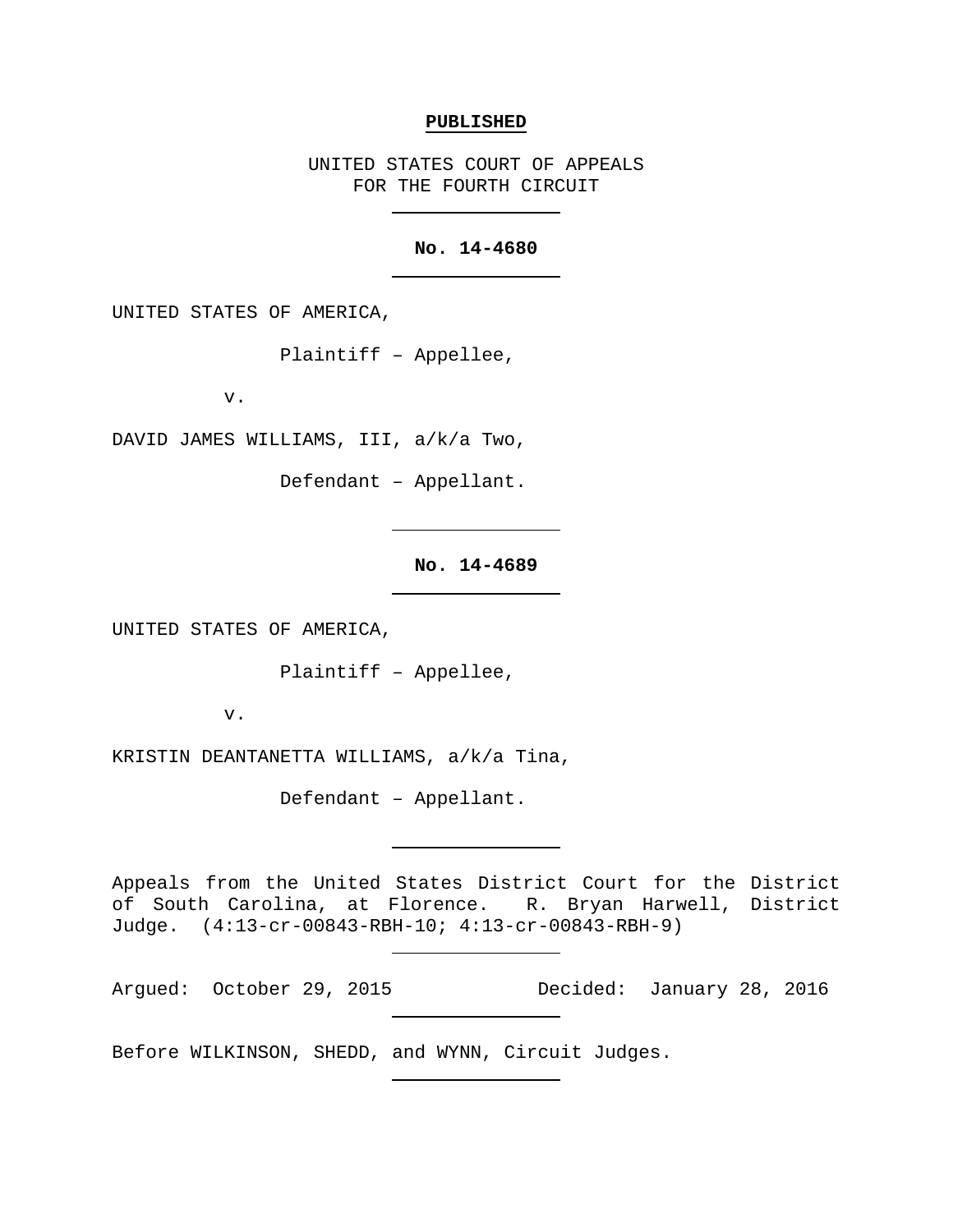Affirmed in part; dismissed in part by published opinion. Judge Wynn wrote the opinion, in which Judge Wilkinson and Judge Shedd joined.

**ARGUED:** Melvin Wayne Cockrell, III, THE COCKRELL LAW FIRM, PC, Chesterfield, South Carolina; Kathy Price Elmore, ORR, ELMORE & ERVIN, LLC, Florence, South Carolina, for Appellants. Robert Frank Daley, Jr., OFFICE OF THE UNITED STATES ATTORNEY, Columbia, South Carolina, for Appellee. **ON BRIEF:** William N. Nettles, United States Attorney, OFFICE OF THE UNITED STATES ATTORNEY, Columbia, South Carolina, for Appellee.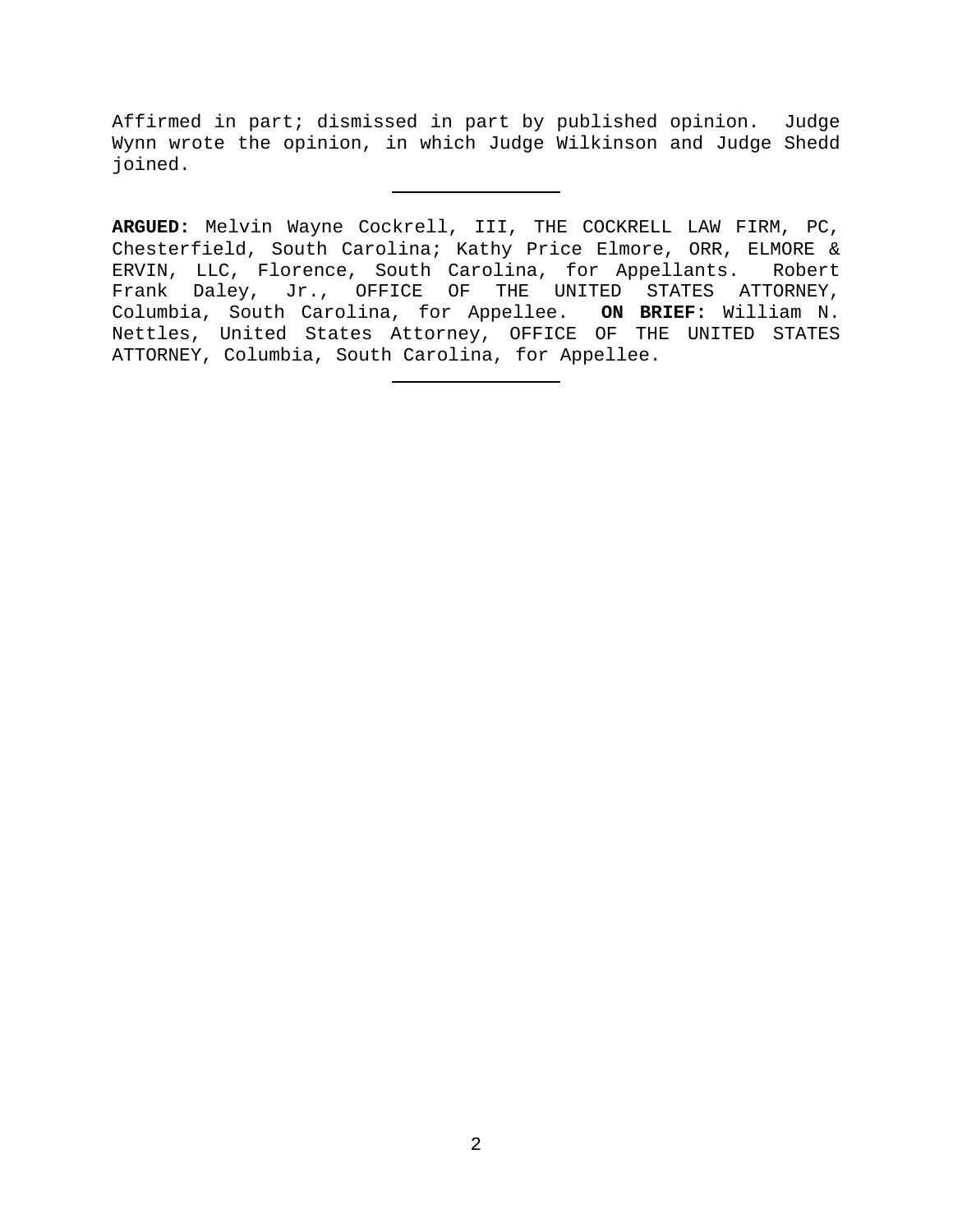WYNN, Circuit Judge:

David James Williams, III and Kristin Deantanetta Williams ("Defendants") were convicted and sentenced pursuant to stipulated plea agreements under Rule  $11(c)(1)(C)$  of the Federal Rules of Criminal Procedure. Both Defendants appeal from their convictions, but only Defendant Kristin Williams challenges her sentence. Regarding the convictions, we find no error below, and therefore affirm. But regarding the sentence imposed on Defendant Kristin Williams, we find that we lack jurisdiction to review her sentence because a sentence imposed pursuant to the terms of a Rule 11(c)(1)(C) plea agreement may only be reviewed if it is unlawful or expressly based on the United States Sentencing Guidelines (the "Guidelines")—circumstances not present here.

I.

Defendants separately pled guilty to one count of conspiracy to possess and distribute cocaine and cocaine base, in violation of 21 U.S.C. § 846. In their respective plea agreements, Defendants stipulated to a sentence of 120 months of imprisonment under Rule  $11(c)(1)(c)$ . The district court sentenced each defendant in accordance with those agreements.

On appeal, Defendants' appellate counsel, pursuant to Anders v. California, 386 U.S. 738 (1967), questions whether the district court complied with Rule 11 with respect to each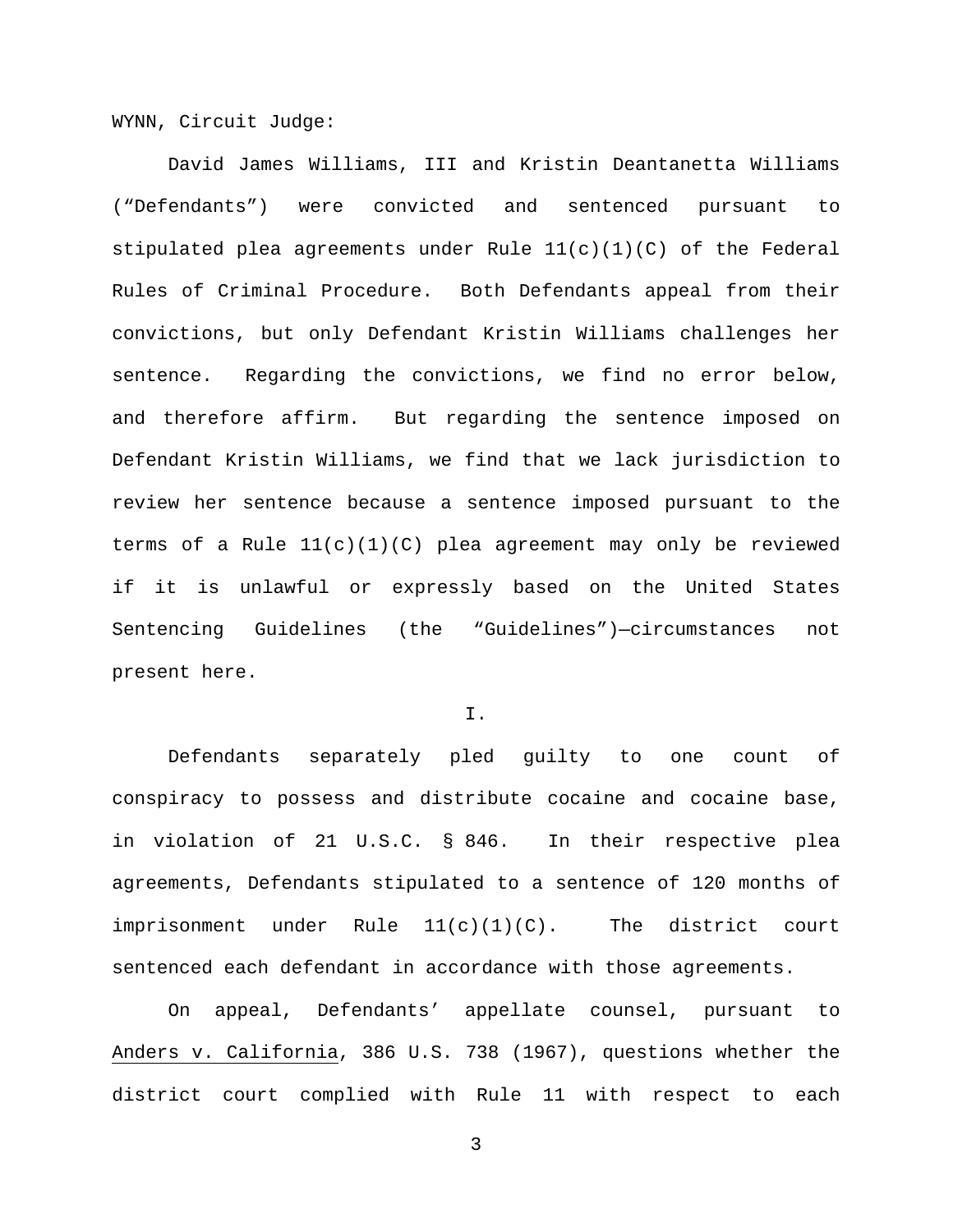defendant. Additionally, appellate counsel for Defendant Kristin Williams questions whether her sentence was reasonable.

## II.

Before accepting a guilty plea, a trial court, through colloquy with the defendant, must ensure that the defendant understands the nature of the charges to which the plea is offered, any mandatory minimum penalty, the maximum possible penalty, and the various rights the defendant is relinquishing by pleading guilty. Fed. R. Crim. P. 11(b). The court also must determine that the plea is voluntary and that there is a factual basis for the plea. Id.

Generally, we review the acceptance of a guilty plea under the harmless error standard. United States v. Martinez, 277 F.3d 517, 524 (4th Cir. 2002). But when, as here, a defendant fails to move in the district court to withdraw his or her guilty plea, any error in the Rule 11 hearing is reviewed only for plain error. Id. at 525.

Having reviewed the record, and especially the Rule 11 colloquy the court conducted, we conclude that the district court fully complied with Rule 11's requirements before accepting Defendants' guilty pleas. Accordingly, we reject this challenge.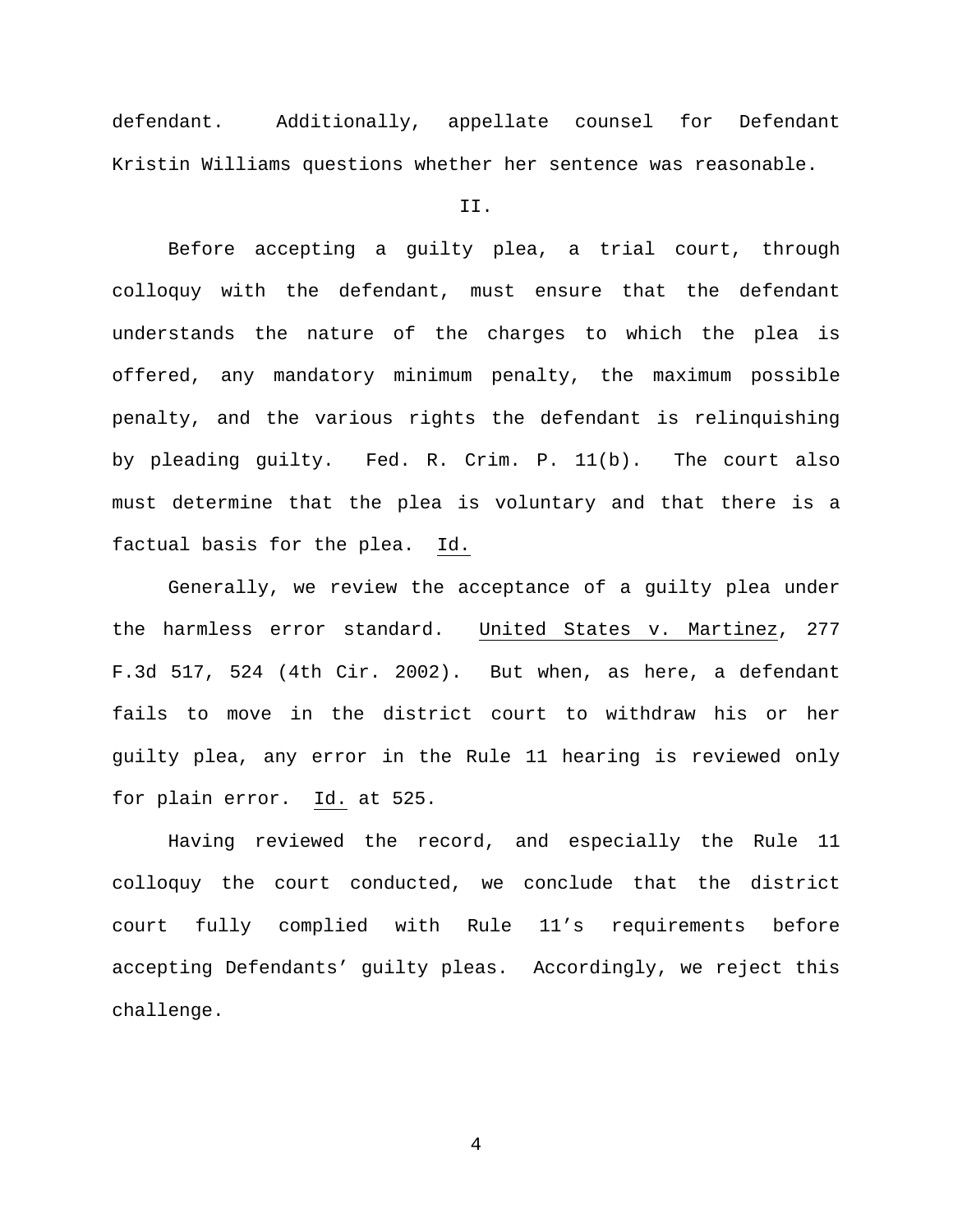Counsel for Defendant Kristin Williams also questions whether her sentence was reasonable. However, not all sentences are subject to appellate review. We may review a defendant's sentence only if (1) it "was imposed in violation of law," (2) it "was imposed as a result of an incorrect application of the sentencing guidelines," (3) it "is greater than the sentence specified in the applicable guideline range," or (4) it "was imposed for an offense for which there is no sentencing guideline and is plainly unreasonable." 18 U.S.C. § 3742(a). However, a defendant who is sentenced pursuant to a stipulated plea agreement "may not file a notice of appeal under paragraph (3) or (4) of subsection (a) unless the sentence imposed is greater than the sentence set forth in such agreement." Id. §  $3742(c)$ .<sup>[1](#page-4-0)</sup>

In this case, the sentence imposed was not "greater than the sentence set forth in [the plea] agreement," since the sentence—120 months—was exactly what Williams stipulated to. Therefore, paragraphs (3) and (4) of subsection 3742(a) are inapplicable here. Nor can paragraph (1) of subsection 3742(a) provide the basis for the appeal, since the sentence was not

 $\overline{\phantom{a}}$ 

<span id="page-4-0"></span> $1$  The provision applies to "a plea agreement that includes a specific sentence under rule  $11(e)(1)(C)$  of the Federal Rules of Criminal Procedure." 18 U.S.C. § 3742(c). Rule  $11(e)(1)(C)$  was renumbered as Rule  $11(c)(1)(C)$  in 1999. See United States v. Dews, 551 F.3d 204, 205 n.1 (4th Cir. 2008).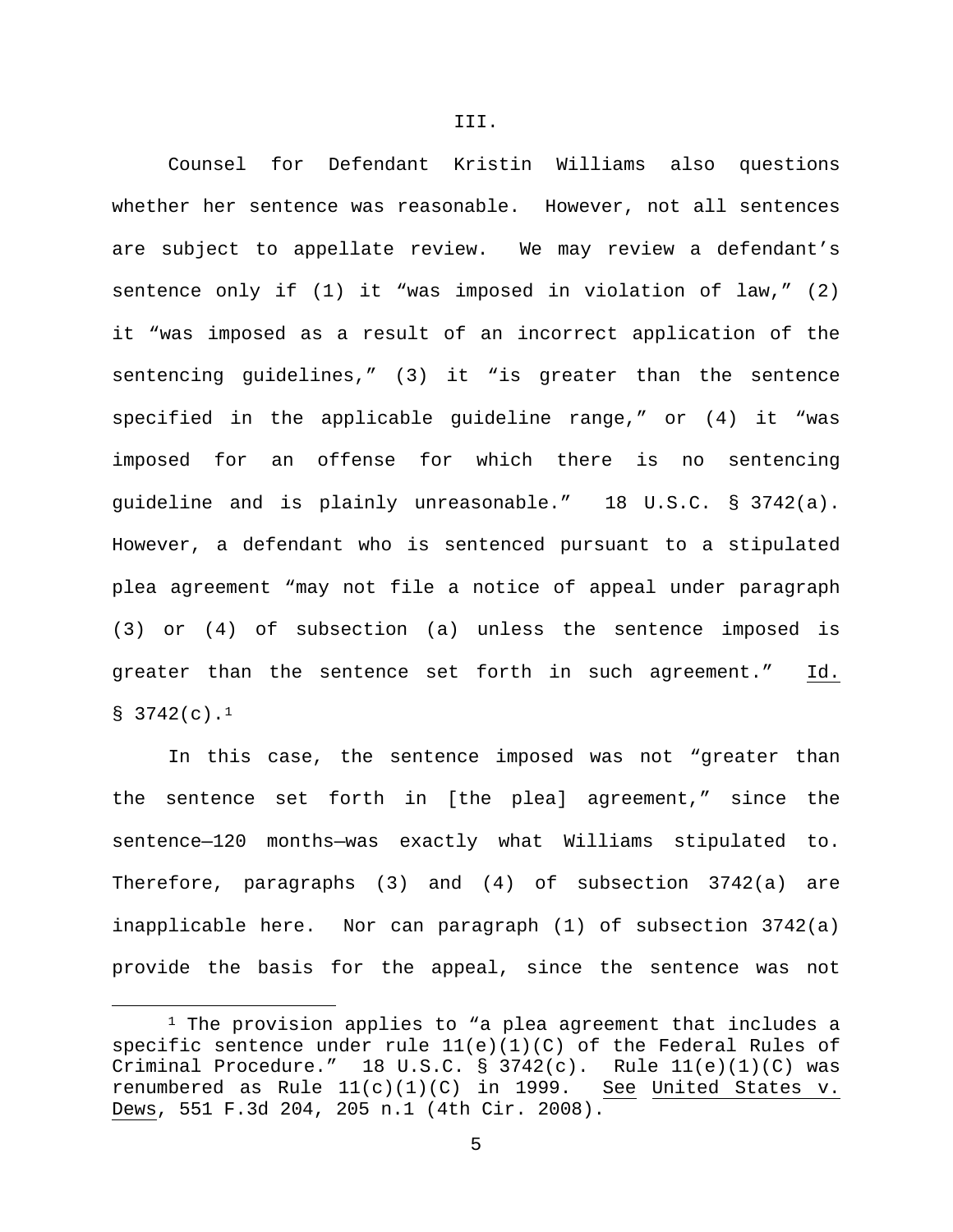"imposed in violation of law:" indeed, the imposed sentence was the mandatory minimum sentence for the relevant crime. See 21 U.S.C. §§ 841(a)(1), 841(b)(1)(A), 846. Consequently, the only option for reviewing Williams's sentence is if it "was imposed as a result of an incorrect application of the sentencing guidelines." 18 U.S.C. § 3742(a)(2).

In numerous unpublished opinions, this Court has suggested that any sentence imposed pursuant to a Rule  $11(c)(1)(C)$  plea agreement is "not imposed as a result of an incorrect application of the Sentencing Guidelines because it [is] based on the parties' agreement—not on the district court's calculation of the Guidelines." United States v. Boswell, 607 F. App'x 244, 246 (4th Cir. 2015); see also, e.g., United States v. Hodges, 590 F. App'x 258, 259 (4th Cir. 2015); United States v. McWhite, 581 F. App'x 190, 192 (4th Cir. 2014); United States v. Edwards, 578 F. App'x 321, 322 (4th Cir. 2014); United States v. Jennings, 540 F. App'x 155, 156 (4th Cir. 2013); United States v. Rice, 537 F. App'x 270, 271–72 (4th Cir. 2013).

Some of our sister circuits have similarly indicated that a Rule  $11(c)(1)(C)$  sentence is based not on the Guidelines but on the plea agreement itself, and therefore generally not reviewable. See, e.g., United States v. Cieslowski, 410 F.3d 353, 364 (7th Cir. 2005); United States v. Littlefield, 105 F.3d 527, 528 (9th Cir. 1997). Others, by contrast, have stated that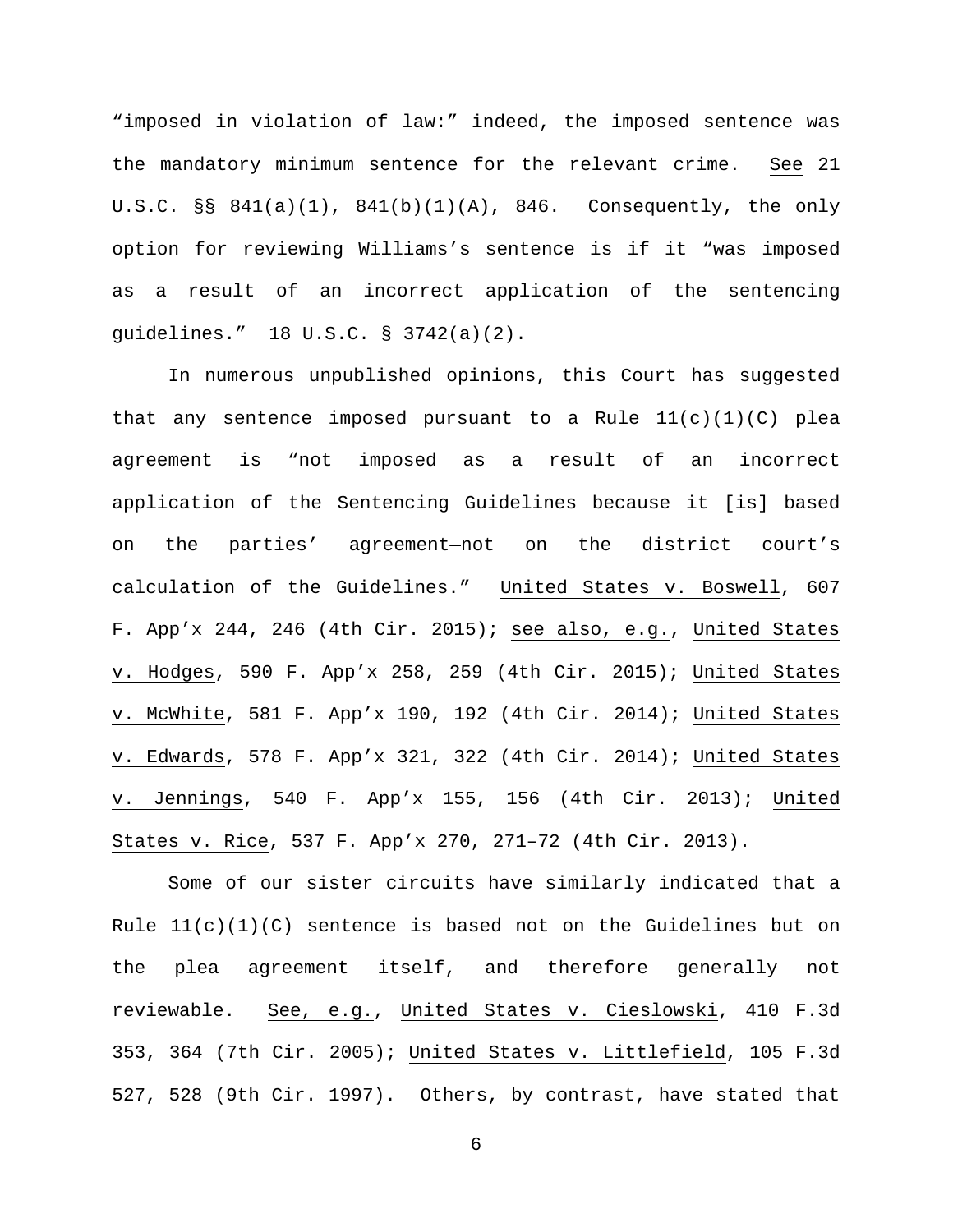a defendant may still appeal a sentence imposed pursuant to a stipulated plea when resulting from an incorrect application of the Guidelines. See, e.g., United States v. Carrozza, 4 F.3d 70, 86 n.12 (1st Cir. 1993); United States v. Ready, 82 F.3d 551, 555 (2d Cir. 1996); United States v. Smith, 918 F.2d 664, 668–69 (6th Cir. 1990).

We believe that this issue should be considered in light of Freeman v. United States, 131 S. Ct. 2685 (2011), in which the Supreme Court held that in some circumstances a stipulated plea can be "based on" the Guidelines. Specifically, Freeman considered whether a district court had authority to grant a defendant's motion for a reduced sentence under 18 U.S.C. § 3582(c)(2) where the original sentence was imposed pursuant to a Rule  $11(c)(1)(C)$  plea agreement. Subsection  $3582(c)(2)$ permits a district court to reduce a defendant's sentence where that defendant "has been sentenced to a term of imprisonment based on a sentencing range that has subsequently been lowered by the Sentencing Commission." 18 U.S.C. § 3582(c)(2).

The issue in Freeman was whether a sentence imposed pursuant to a Rule 11(c)(1)(C) plea agreement is "based on" a Guidelines range, and therefore reviewable. The Supreme Court held that a sentence imposed pursuant to a Rule  $11(c)(1)(C)$  plea agreement is generally based on the agreement and not the Guidelines, but that an exception exists where the "agreement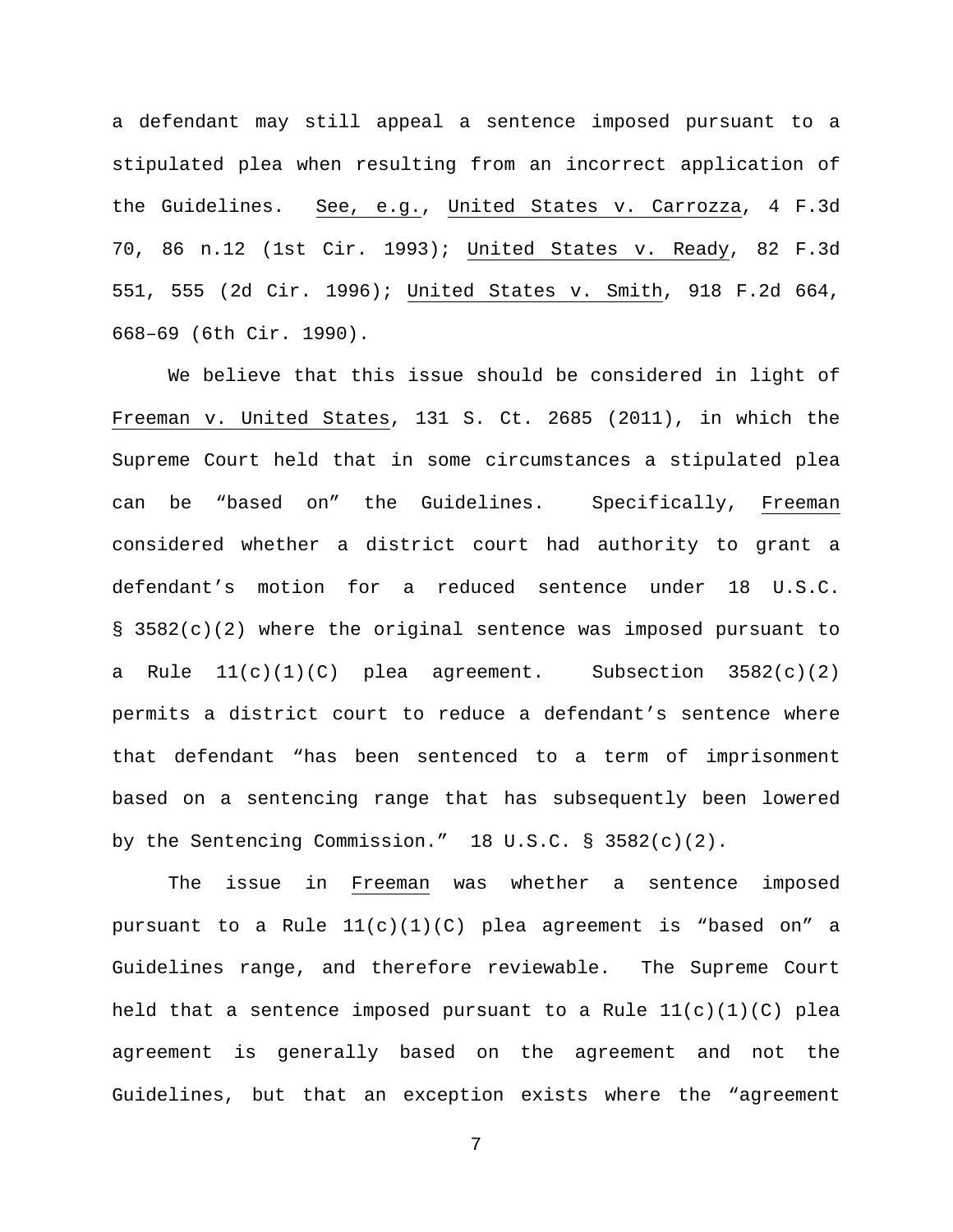expressly uses a Guidelines sentencing range applicable to the charged offense to establish the term of imprisonment." Freeman, 131 S. Ct. at 2695 (Sotomayor, J., concurring in the judgment).<sup>[2](#page-7-0)</sup> Because the plea agreement in Freeman explicitly calculated the applicable Guidelines range and stated that the defendant "agree[d] to have his sentence determined pursuant to the Sentencing Guidelines," the defendant's sentence was "based on" the Guidelines and therefore reviewable. Id. at 2699–700.

Applying Freeman's rule in United States v. Brown, 653 F.3d 337 (4th Cir. 2011), we concluded that the district court lacked jurisdiction to reduce the sentence at issue there, where the Rule  $11(c)(1)(c)$  plea agreement did "not expressly use a Guidelines sentencing range to establish [the] term of imprisonment." Id. at 340. Unlike the plea agreement at issue in Freeman, the agreement considered in Brown never engaged in a Guidelines calculation, nor did it state that the stipulated sentencing range was based on such a calculation. Id.

We see no reason why the rule articulated in Freeman and applied in Brown is not also applicable to the jurisdictiondefining provisions of Section 3742. That Section specifically provides that we may review a sentence where it "was imposed as

 $\overline{\phantom{a}}$ 

<span id="page-7-0"></span><sup>2</sup> We have recognized that Justice Sotomayor's concurrence provides the narrowest grounds for the Court's holding and is therefore the controlling opinion. United States v. Brown, 653 F.3d 337, 340 & n.1 (4th Cir. 2011).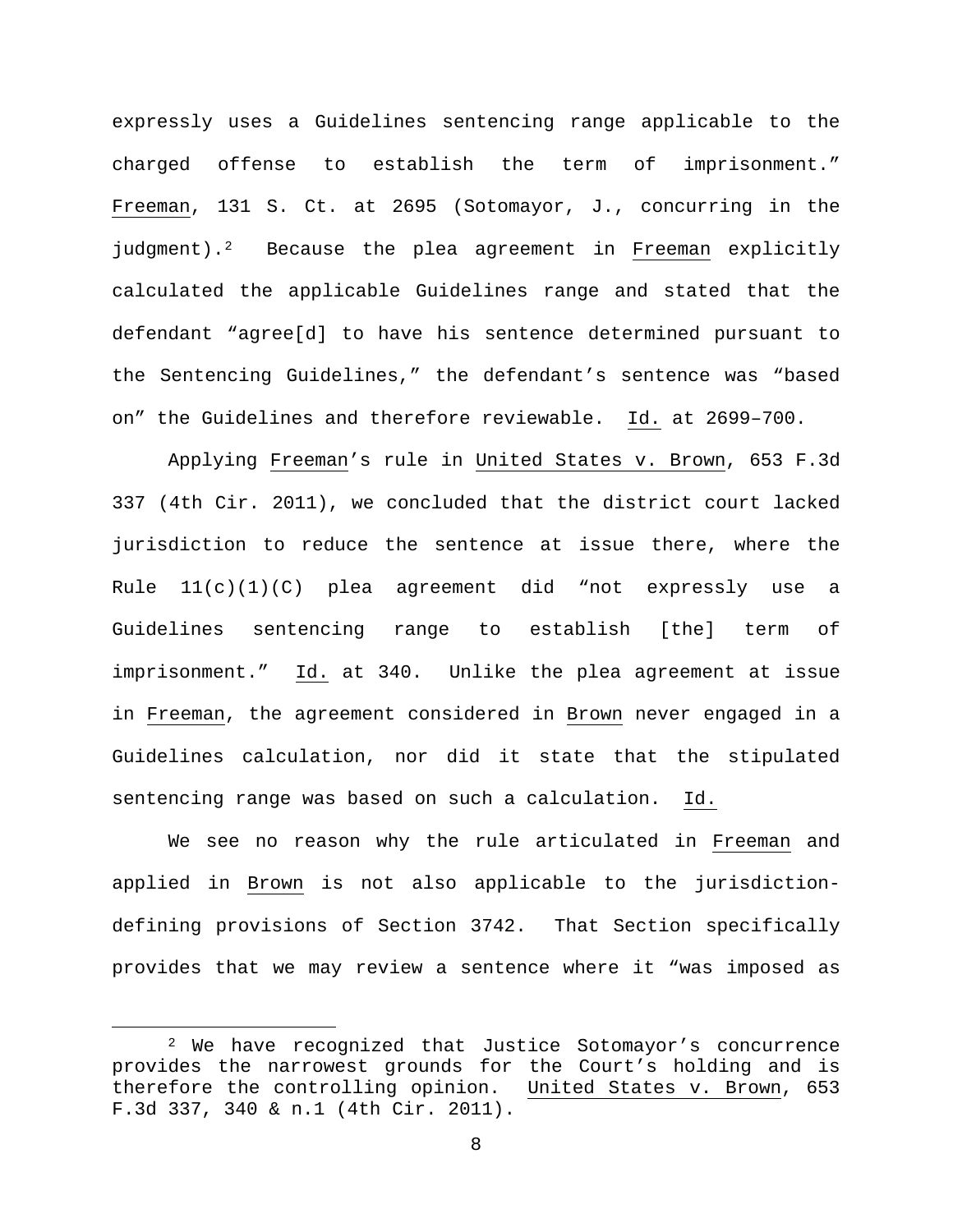a result of an incorrect application of the sentencing guidelines." 18 U.S.C. § 3742(a)(2). Surely, where a stipulated plea is "based on" the Guidelines and reviewable in the context of subsection  $3582(c)(2)$ , it also involves an "application of" the Guidelines and is reviewable under subsection  $3742(a)(2)$ . Therefore, we clarify that a sentence imposed pursuant to a Rule 11(c)(1)(C) plea agreement may be reviewed, but only where that "agreement expressly uses a Guidelines sentencing range applicable to the charged offense to establish the term of imprisonment." Freeman, 131 S. Ct. at 2695.

A rule allowing for at least the possibility that a Rule 11(c)(1)(C) sentence will be reviewable, even if that sentence falls within the mandated statutory range, is also in harmony with Section 3742 overall. As noted above, subsection  $3742(c)$ specifically prohibits appeals of Rule  $11(c)(1)(C)$  sentences only under paragraphs (3) and (4) of subsection 3742(a). By clear implication, then, the provision would seem to allow such appeals under paragraph (2) of that subsection, i.e., appeals "imposed as a result of an incorrect application of the sentencing guidelines." 18 U.S.C. § 3742(a)(2); see POM Wonderful LLC v. Coca-Cola Co., 134 S. Ct. 2228, 2238 (2014) (applying the principle of expressio unius est exclusio alterius to conclude that Congress's express preclusion of some legal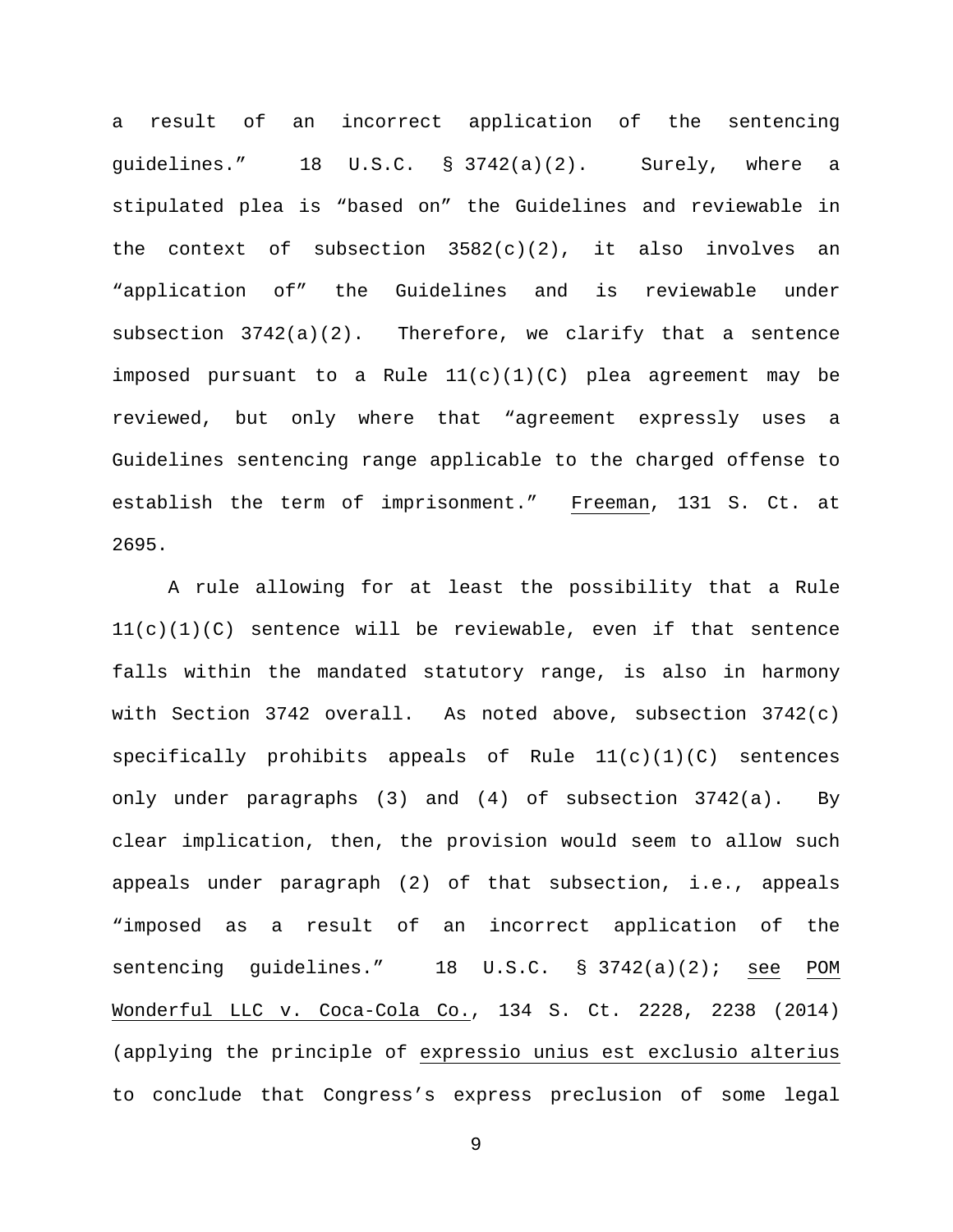provisions indicates an intention to preserve others). The rule we articulate today fittingly allows for at least some stipulated plea sentences to be appealed under subsection 3742(a)(2).

None of this helps Defendant Kristin Williams here, however, because her plea agreement did not expressly rely on the Guidelines to calculate the agreed-upon sentence. The plea agreement for Defendant Kristin Williams simply states that "both parties agree that the appropriate disposition of this case . . . is a sentence of 120 months [of] actual incarceration, followed by the appropriate statutory term of supervised release." Plea Agreement at 6–7, United States v. Williams, No. 4:13-cr-00843-RBH-9 (D.S.C. filed Apr. 28, 2014), ECF No. [3](#page-9-0)35.<sup>3</sup> Nowhere in the agreement is there a Guidelinesbased calculation of an imprisonment term. Consequently, the sentence was not "imposed as a result of an incorrect application of the sentencing guidelines," 18 U.S.C.

l

<span id="page-9-0"></span><sup>3</sup> There is a note in Defendant Kristin Williams's agreement providing that this stipulation is "subject to any downward departure as set forth in paragraph 8." Id. at 7. That paragraph allows for the government to move the court for a downward departure or reduction in sentence on the basis of the defendant's substantial assistance in accordance with section 5K1.1 of the Guidelines. Id. at 5. However, that paragraph also states that "[a]ny such motion by the Government is not binding upon the Court, and should the Court deny the motion,<br>the Defendant will have no right to withdraw his plea." Id. In the Defendant will have no right to withdraw his plea." Id. In other words, the departure motion was not a condition of the stipulated Rule  $11(c)(1)(C)$  agreement, and the agreement was therefore not based on a Guidelines calculation.